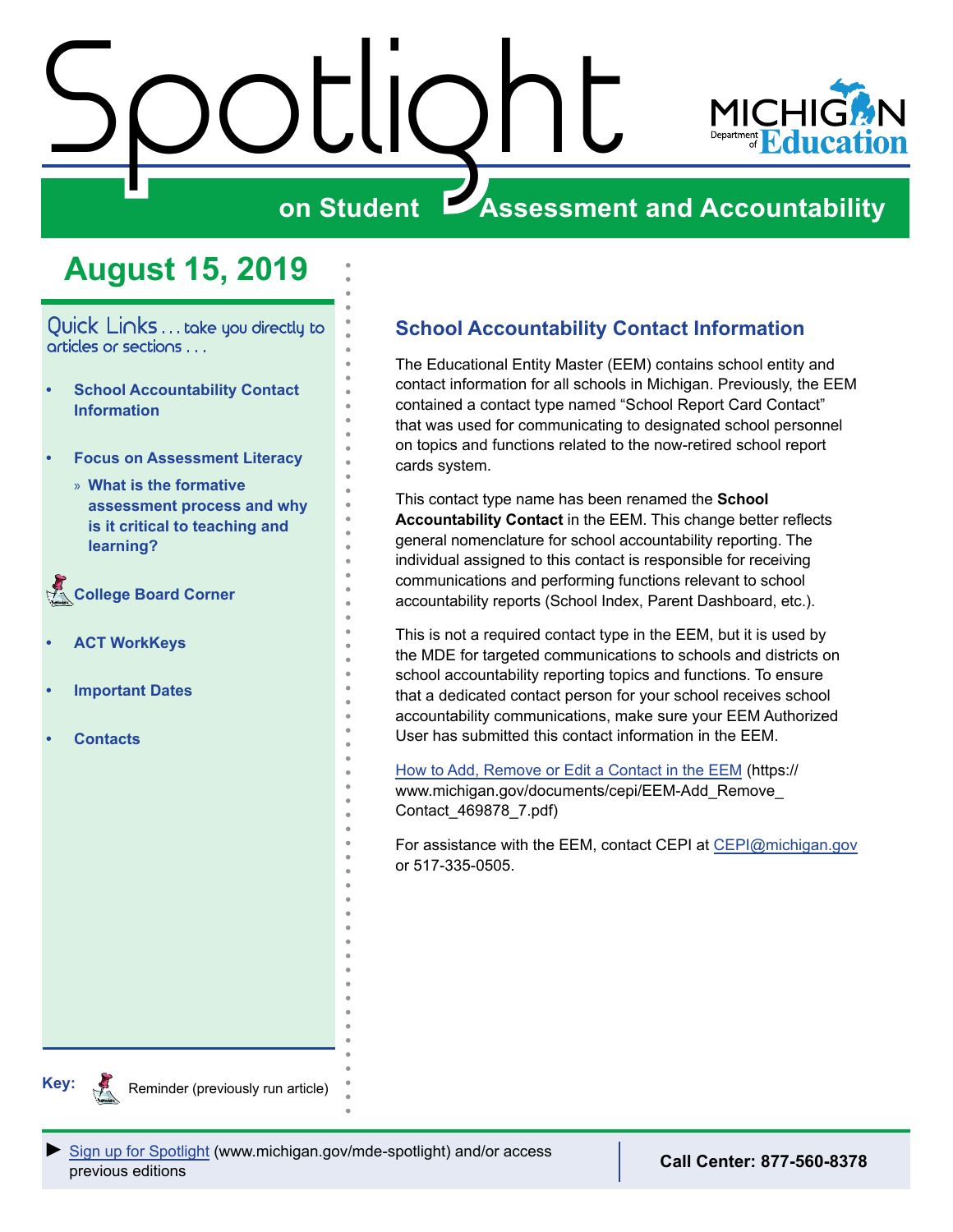# <span id="page-1-0"></span>**on Student Assessment and Accountability** Spotlight

## <span id="page-1-1"></span>**What is the formative assessment process and why is it critical <b>Interim to teaching and learning?**

Last March in the Spotlight, we described two basic types of assessment: assessment *for* learning and assessment *of* learning. This month's topic in the Assessment Literacy series focuses on Formative Assessment, which is an assessment *for* learning process that takes place during instruction to inform both students and teachers of learning as it occurs.

ationens and teachers of learning as it occurs.<br>
The Count of Chief Share School Offices (CCSSO) defines formative assessment as a "a planned, organing<br>
merivan to marrow anticate of the martin of a finder and support stud The Council of Chief State School Officers (CCSSO) defines formative assessment as a "a planned, ongoing process used by all students and teachers during learning and teaching to elicit and use evidence of student learning to improve student understanding of intended learning outcomes and support students to become selfdirected learners" (CCSSO FAST SCASS, 2017).

The key concept in this Michigan-recognized CCSSO definition is that formative assessment is a "planned and ongoing process" that teachers intentionally use to engage students with content-specific learning targets on a regular and timely basis in the classroom.

This definition further reveals five helpful formative assessment practices that educators can use in the classroom:

- 1. Clarify learning goals within a broader progression of learning
- 2. Elicit and analyze evidence of student thinking
- 3. Engage students with self-assessment and peer interaction
- 4. Provide (along with students) actionable feedback
- 5. Use this actionable feedback and evidence to inform adjustments to strategies, goals, and next instructional steps.

The process of formative assessment is an essential component of a comprehensive, balanced assessment system that also includes summative and interim assessments. Next month, we will explore what a balanced assessment system looks like and how assessment for learning and assessment of learning work together to inform instructional decisions and improve student learning outcomes.

#### **Resources**

[Formative Assessment for Michigan Educators](https://famemichigan.org/)

The MDE-sponsored FAME website contains many resources you can use to learn more about formative assessment.

[Revising the Definition of Formative Assessment](https://www.michigan.gov/documents/mde/Revising_the_Definition_of_Formative_Assessment_627118_7.pdf)

The definition of formative assessment is expanded in this brief from CCSSO's Formative Assessment for Students and Teachers (FAST).

[Discussion Starter for the Formative Assessment Process](https://www.michigan.gov/documents/mde/Formative_Assessment_Process_handout_one-pager_April_2019_653625_7.pdf)

This "one-pager" contains discussion prompts that can promote a dialogue between instructional leaders and their staff on the formative assessment process.

#### **Put Into Practice**

- 1. View the 15-minute [Formative Assessment](https://bit.ly/FormativeAssessmentProcess) [Process Overview Module](https://bit.ly/FormativeAssessmentProcess) (https://bit.ly/ FormativeAssessmentProcess) on the [FAME](https://famemichigan.org/) [website](https://famemichigan.org/) (https://famemichigan.org). *What did you learn that you could put into practice in your classroom right away?*
- 2. Consider viewing the module with your instructional team and together discuss the three reflective questions at the end of the module. *What are the main "takeaways" from your discussion?*

Summative

**Formative**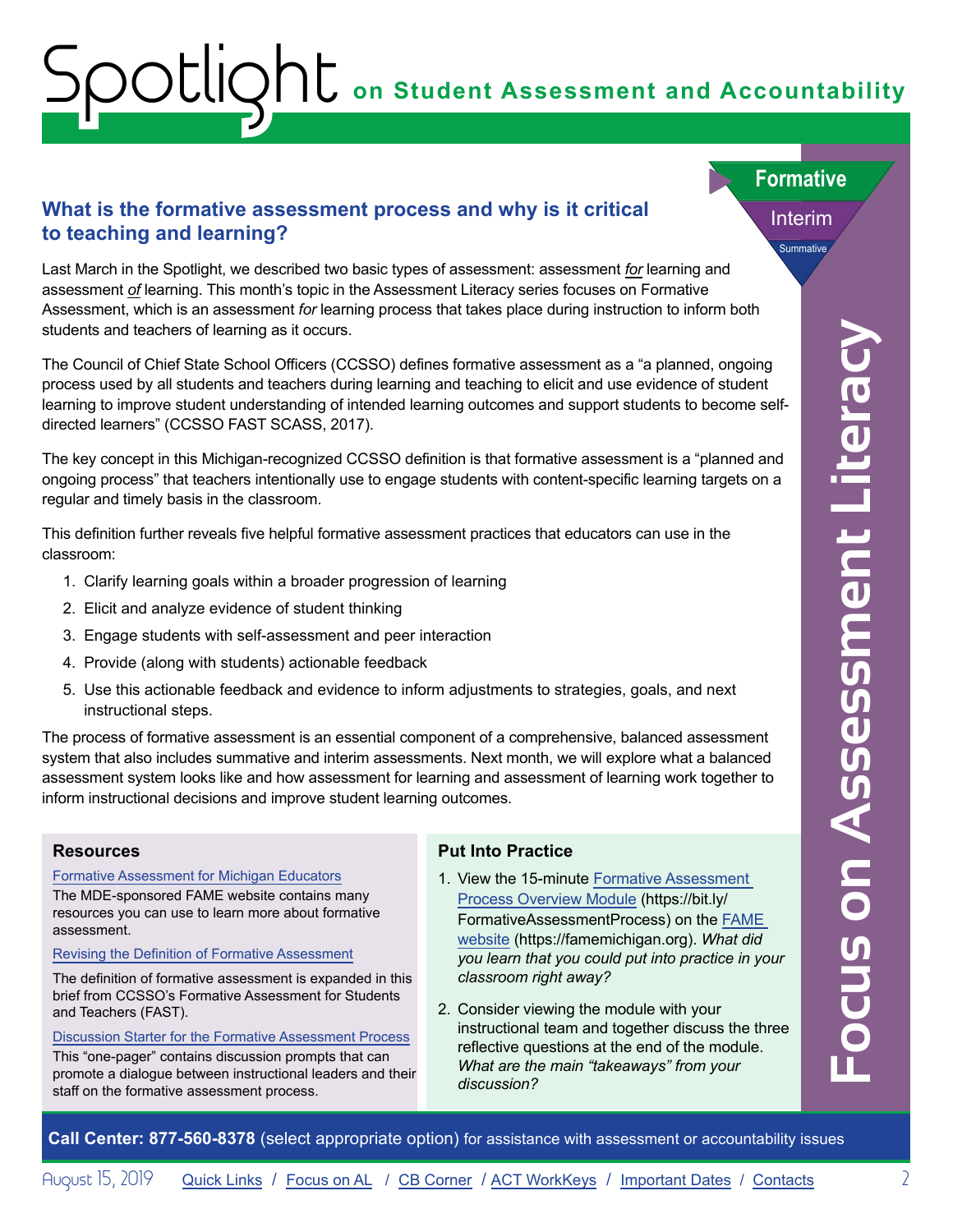**OC** on Student Assessment and Accountability

#### <span id="page-2-1"></span>College Board Corner Reminders

<span id="page-2-0"></span>ootlic

 *Information on SAT*®*, PSAT*™ *8/9, and PSAT*™*10 provided by the College Board*

### **Questions about Spring PSAT 8/9, PSAT 10, or SAT?**

- call the Michigan Educator Hotline: 866-870-3127 (select Option 1)
- email [michiganadministratorsupport@](mailto:michiganadministratorsupport%40collegeboard.org?subject=) [collegeboard.org](mailto:michiganadministratorsupport%40collegeboard.org?subject=)

## **Getting Ready for 2020 – Save the Date for Fall Implementation Workshops**

Implementation workshops are free and provide information about the Michigan-provided SAT with Essay, PSAT 10, and PSAT 8/9 for grades 8 and 9 in the spring of 2020. The workshop is important for building administrators and building test coordinators. Learn about the latest enhancements and changes for the spring administration, preparing for and administering the College Board exams, spring implementation timelines, and about our professional development offerings to prepare you for Spring 2020.

#### **Schools that will administer the PSAT 8/9 for grade 8 are HIGHLY encouraged to attend.**

The College Board is partnering with MCAN (Michigan College Access Network) to provide SCECHs to registered participants.

[Workshop Registration](http://www.collegeboard.org/michiganworkshops) (www.collegeboard.org/ michiganworkshops)

| Date       | Location                                        | City                 |
|------------|-------------------------------------------------|----------------------|
| 10/1/2019  | Genesee ISD                                     | Flint                |
| 10/1/2019  | Macomb ISD                                      | Clinton<br>Township  |
| 10/2/2019  | <b>Wayne County</b><br><b>Community College</b> | Wayne                |
| 10/7/2019  | Oakland ISD                                     | Waterford            |
| 10/8/2019  | Menominee ISD                                   | Menominee            |
| 10/10/2019 | Kalamazoo RESA                                  | Portage              |
| 10/11/2019 | Ingham ISD                                      | Lansing              |
| 10/11/2019 | Jackson ISD                                     | Jackson              |
| 10/11/2019 | St. Joseph ISD                                  | Centreville          |
| 10/24/2019 | Clare-Gladwin RESD                              | Clare                |
| 10/24/2019 | Delta Schoolcraft ISD                           | Escanaba             |
| 10/25/2019 | <b>Copper Country ISD</b>                       | Hancock              |
| 10/28/2019 | Kent ISD                                        | <b>Grand Rapids</b>  |
| 10/29/2019 | Marquette-Alger ISD                             | Marquette            |
| 10/30/2019 | Eastern UP ISD                                  | Sault Ste.<br>Marie  |
| 10/30/2019 | Traverse Bay Area ISD                           | <b>Traverse City</b> |
| 11/1/2019  | Alpena-Montmorency-<br>Alcona ESD               | Alpena               |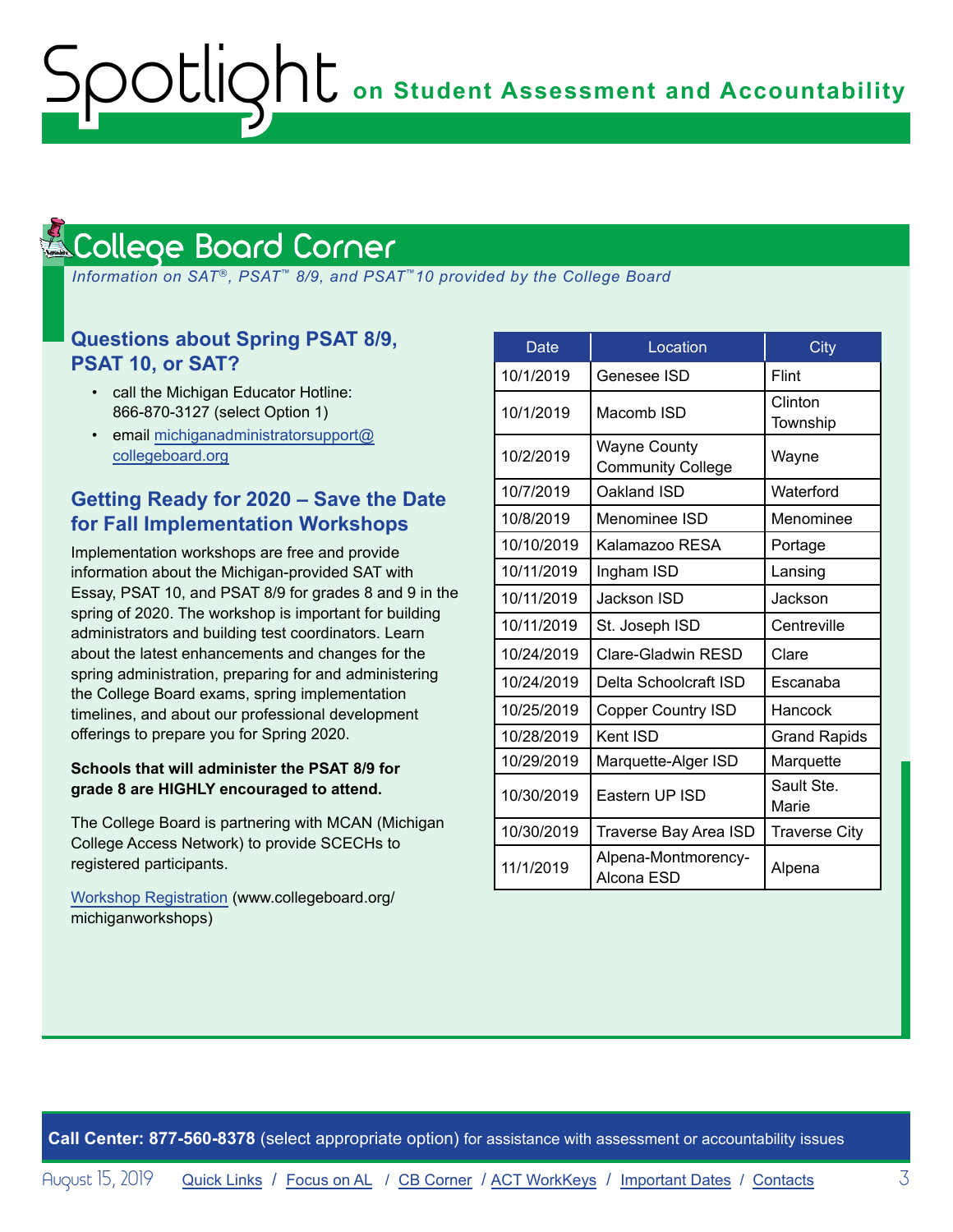# <span id="page-3-0"></span>**on Student Assessment and Accountability** Spotlight



Information on ACT<sup>®</sup> WorkKeys<sup>®</sup> provided by the ACT.

#### **Spring 2019 Score Reports Delivery and Returned Shipments**

School-level and student-level paper reports were scheduled for delivery **August 5–9, 2019** to the mailing address of the WorkKeys Test Coordinator listed in the [Educational Entity Master \(EEM\)](www.michigan.gov/EEM) (www.michigan.gov/ eem) as of July 3, 2019.

Refer to the [June 20, 2019 Spotlight Newsletter](https://www.michigan.gov/documents/mde/Spotlight_6-20-19_658668_7.pdf) (www. michigan.gov/mde-spotlight) for more information about:

- what is included in the reports shipment
- National Career Readiness Certificate® (NCRC®)
- student access to [myworkkeys.com](http://www.myworkkeys.com)
- score embargo

If you have not received your reports yet, ensure the mailing information in the EEM system is current. If it is out of date, contact your district's authorized EEM user to update the EEM system as soon as possible. If you are not sure who the authorized EEM user is, use the **District and School Contact** page on the [OEAA](http://www.michigan.gov/oeaa-secure)  [Secure Site](http://www.michigan.gov/oeaa-secure) (www.michigan.gov/oeaa-secure) to retrieve the name and contact information for your district.

Instructions for using the District and School Contacts page are available on the [Secure Site Training web](http://www.michigan.gov/securesitetraining)  [page](http://www.michigan.gov/securesitetraining) (www.michigan.gov/securesitetraining) under the

**Miscellaneous** section. Nonpublic schools should call 517-335-0543 or email [nonpublicschools@michigan.gov](mailto:nonpublicschools%40michigan.gov?subject=) with updates to the EEM.

ACT will begin re-shipping returned package(s) the week of **August 19, 2019**.

- If your school was closed for the summer, the package(s) will be shipped to the WorkKeys Test Coordinator at the mailing address listed in EEM
- If your school is permanently closed, the package(s) will be shipped to the District Assessment Coordinator at the mailing address listed in EEM

If the district is also closed, reports will be shipped to the Michigan Department of Education.

#### **Contacting ACT**

If you have questions, you may:

- 1. contact ACT via the [Contact Us web page](http://www.act.org/aap/state/contact.html) (<www.act.org/aap/state/contact.html>)
- 2. call ACT at 800-553-6244, 9:30 AM 6:00 PM ET
	- standard time: ext. 2800
	- accommodations: ext. 1788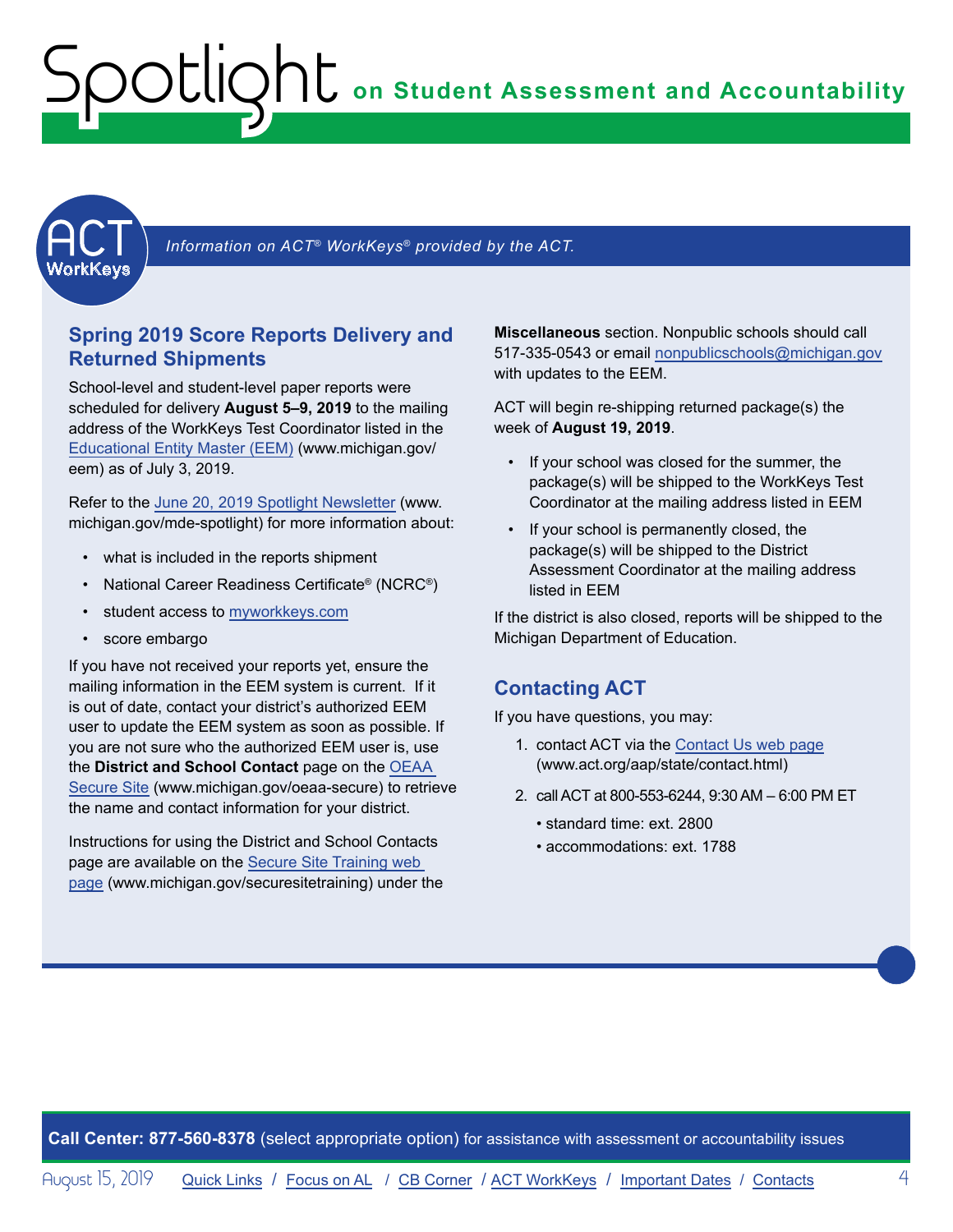# <span id="page-4-0"></span>**on Student Assessment and Accountability** ootlig

# <span id="page-4-1"></span>**Important Dates**

# **Coming Next Week . . .**

#### **August 20, 2019, 9:00 AM to 4:00 PM:**

• **Workshop 1: WIDA Screener Online Training Location:** Michigan Department of Education, 608 W. Allegan St,. Lansing, MI 48933 Ottawa 3 Conference Room [Registration link](https://wida-screener-online-ta-training.eventbrite.com) (https://wida-screener-online-tatraining.eventbrite.com)

#### **August 22, 2019, 1:00 to 2:00 PM**

• **District and Building Coordinators Training**  [Click to Join](https://datarecognitioncorp.zoom.us/j/724995133) (https://datarecognitioncorp.zoom. us/j/724995133) – this webinar is recommended for new coordinators or returning coordinators who need a refresher

# **August 2019**

## **Early Literacy and Mathematics**

#### **Now – October 4, 2019**

• Pre-identification of students on the OEAA Secure Site for the fall **Early Literacy and Mathematics Benchmark Assessments (K-2)**

# **September 2019**

#### **Now – September 11, 2019**

• **Graduation Rate Appeals** window

#### **Now – September 11, 2019 at 11:59 PM:**

• **MSDS Student Record Maintenance (SRM) Collection** – English Learner (EL) Exits must be reported and certified in the SRM using an [As of Date] between 7/1/2019 and 8/31/2019 AND an [EL/ LEP Exit Date] on or before June 30, 2019

## **Early Literacy and Mathematics**

#### **September 9 – October 4, 2019**

• **Early Literacy and Mathematics Benchmark Assessments (K-2)** Fall Testing Window

## **WIDA**

#### **September 11, 2019, 10:00 to 11:00 AM**

**• Screener Online Overview Webinar –**  introductory overview of the WIDA Screener Online, which will benefit new WIDA test coordinators

[Registration link](https://www.eventbrite.com/e/wida-screener-overview-webinar-registration-68023725795) (https://www.eventbrite.com/e/widascreener-overview-webinar-registration-68023725795)

# **October 2019**

## **WIDA**

#### **Tuesday and Wednesday, October 1 and 2, 2019, 9:00 AM to 4:00 PM:**

• **Workshop 2: Leading Schools for Multilingual Learner Achievement** 

**Location:** Wayne Community College – Downriver Campus, 21000 Northline Rd., Taylor MI 48180 EPAC 5 & 6

[Registration link](https://wida-leading-schools-el-achievement.eventbrite.com) (https://wida-leading-schools-elachievement.eventbrite.com)